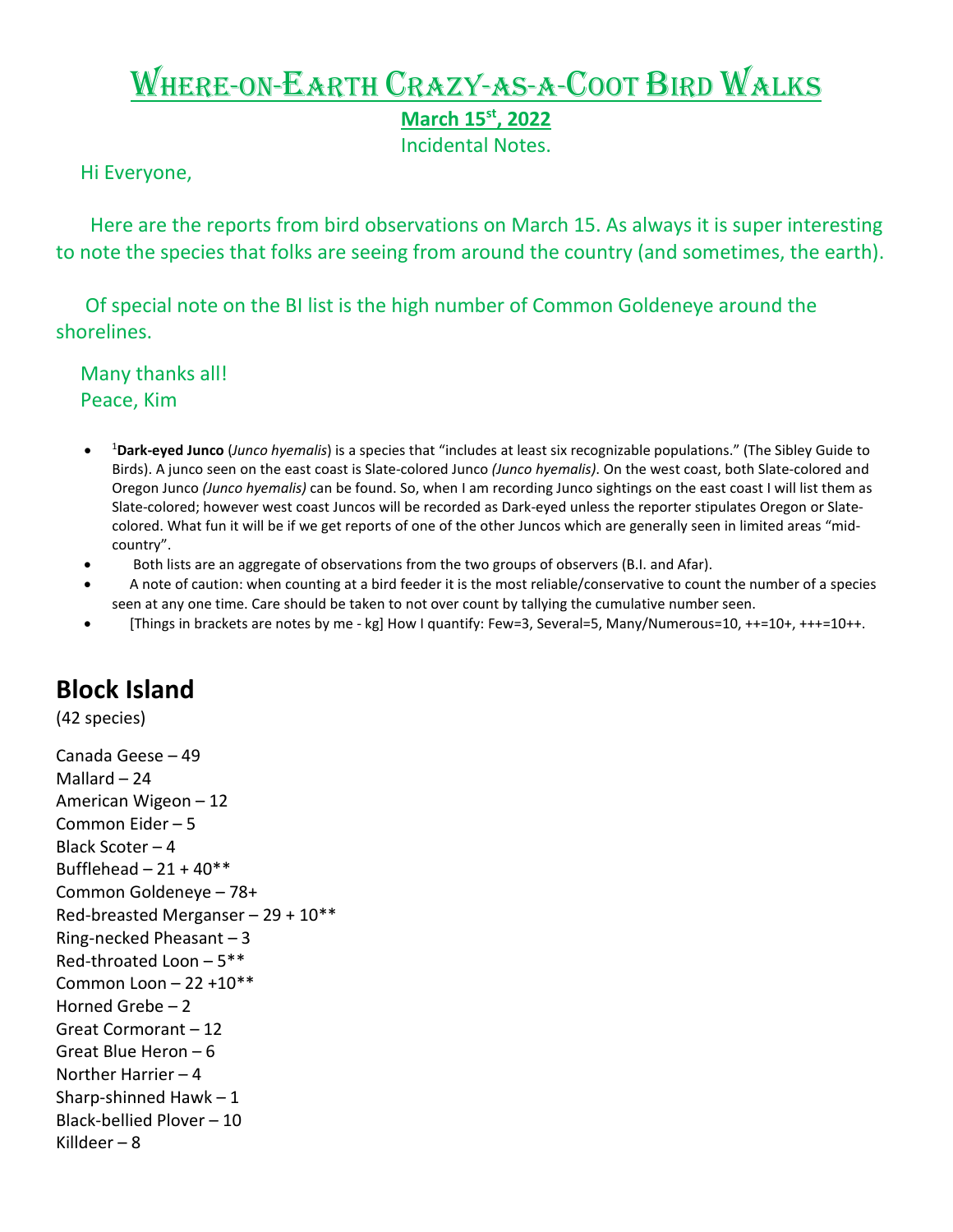Sanderling  $-30+/-$ Herring Gull – 125+ + 22\*\* Great Black-backed Gull – 20 + 275\*\* Rock Pigeon – 6 Mourning Dove – 9 Snowy Owl  $-1***$ Red-bellied Woodpecker – 1 Blue Jay  $-6$ American Crow – 17 Fish Crow – 11 Black-capped Chickadee – 4 Carolina Wren – 6 American Robin – 75 European Starling – 30 Northern Mockingbird – 1 Myrtle Warbler – 1 Song Sparrow – 19 White-throated Sparrow – 3 Northern Cardinal – 14 Red-winged Blackbird – 139 Common Grackle – 10 House Finch – 10 American Goldfinch – 5 House Sparrow – 7

**From Afar** South Kingston, Little Compton, Tiverton, & Cumberland, RI; Naples, & Sarasota, FL; Seattle, WA; Roseburg, OR. (75 species ) Canada Goose – 9

Wood Duck – 8 Mottled Duck – 2 American Black Duck – 2 Mallard  $-7$ Blue-winged Teal  $-3$ Ring-necked Duck – 5 Hooded Merganser – 4 Common Merganser – 1 Wild Turkey – 4 American White Pelican – 5 Brown? Pelican – 18 Double-crested Cormorant – 1 Anhinga – 6 Least Bittern – 1 Great Blue Heron – 1 Great Egret  $-1$ Snowy Egret – 6 Little Blue Heron – 3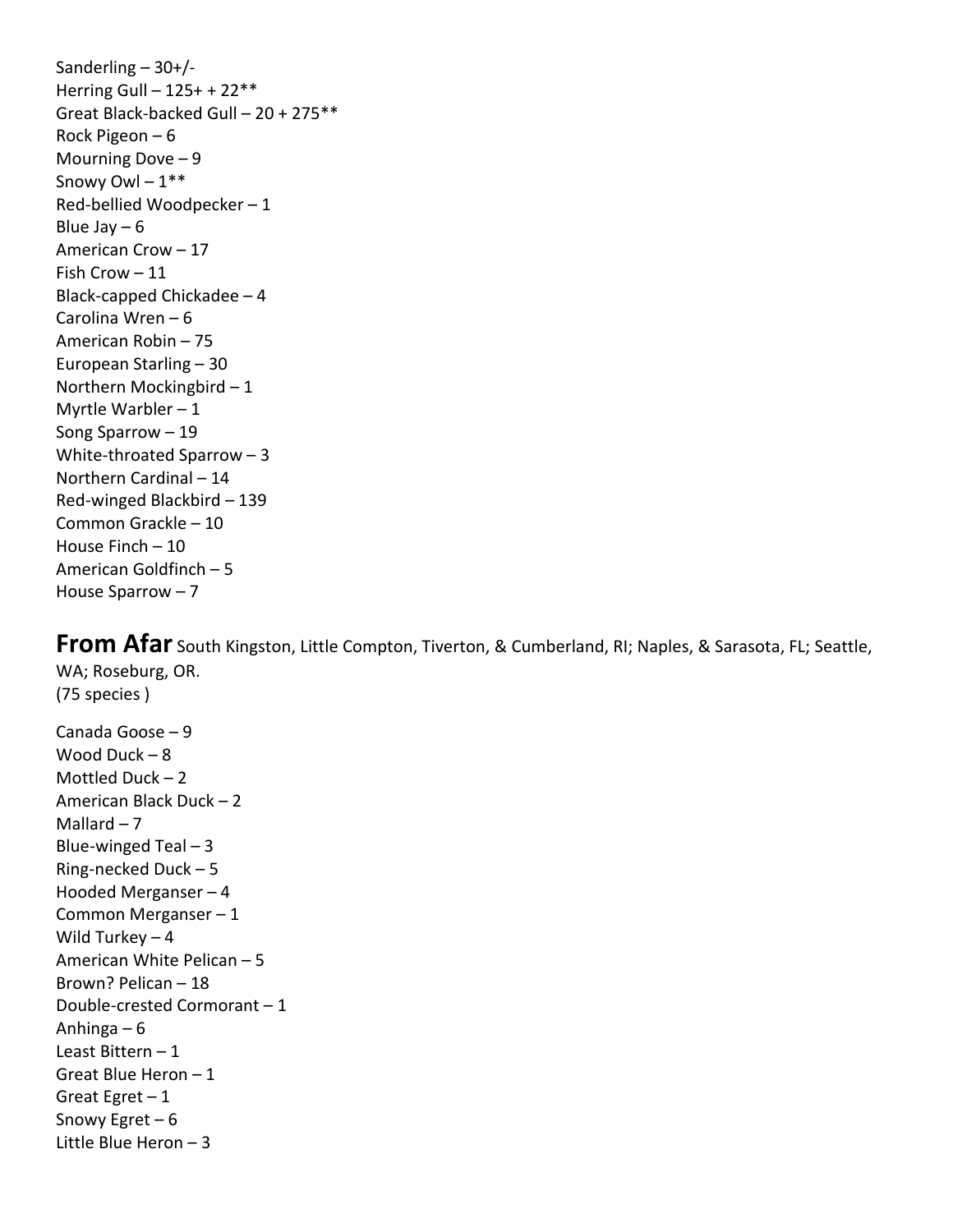Glossy Ibis  $-1$ White Ibis – 18 Turkey Vulture – 3 Black Vulture – 2 Vulture species – 8 Osprey – 6 Bald Eagle  $-1$ Northern Harrier – 1 Coopers's Hawk – 1 Red-tailed Hawk – 1 Sora Rail – 3 Purple Gallinule – 6 Common Gallinule – 10 Limpkin – 1 Sanderling  $-6$ Herring Gull – 100+ Gull species – 50 Tern species 35+ Mourning Dove – 28 Anna's Hummingbird – 1 Acorn Woodpecker – 2 Red-bellied Woodpecker – 2 Downy Woodpecker – 4 Hairy Woodpecker – 2 Pileated Woodpecker – 1 Steller's Jay – 2 Blue Jay  $-7$ Western Scrub Jay – 2 American Crow – 27 Fish Crow – 28 Common Raven – 3 Purple Martin – 10 Black-capped Chickadee – 8 Tufted Titmouse – 7 White-breasted Nuthatch – 2 Brown Creeper – 2 Carolina Wren – 5 Eastern Bluebird – 1 American Robin – 7 Northern Mockingbird – 6 European Starling – 14 Cedar Waxwing – 4 Yellow-rumped Warbler – 1 Amer. Tree Sparrow – 2 Song Sparrow – 4 Golden-crowned Sparrow – 4 Slate-colored<sup>1</sup> Junco  $-9$ Oregon $1$  Junco – 2 Northern Cardinal – 4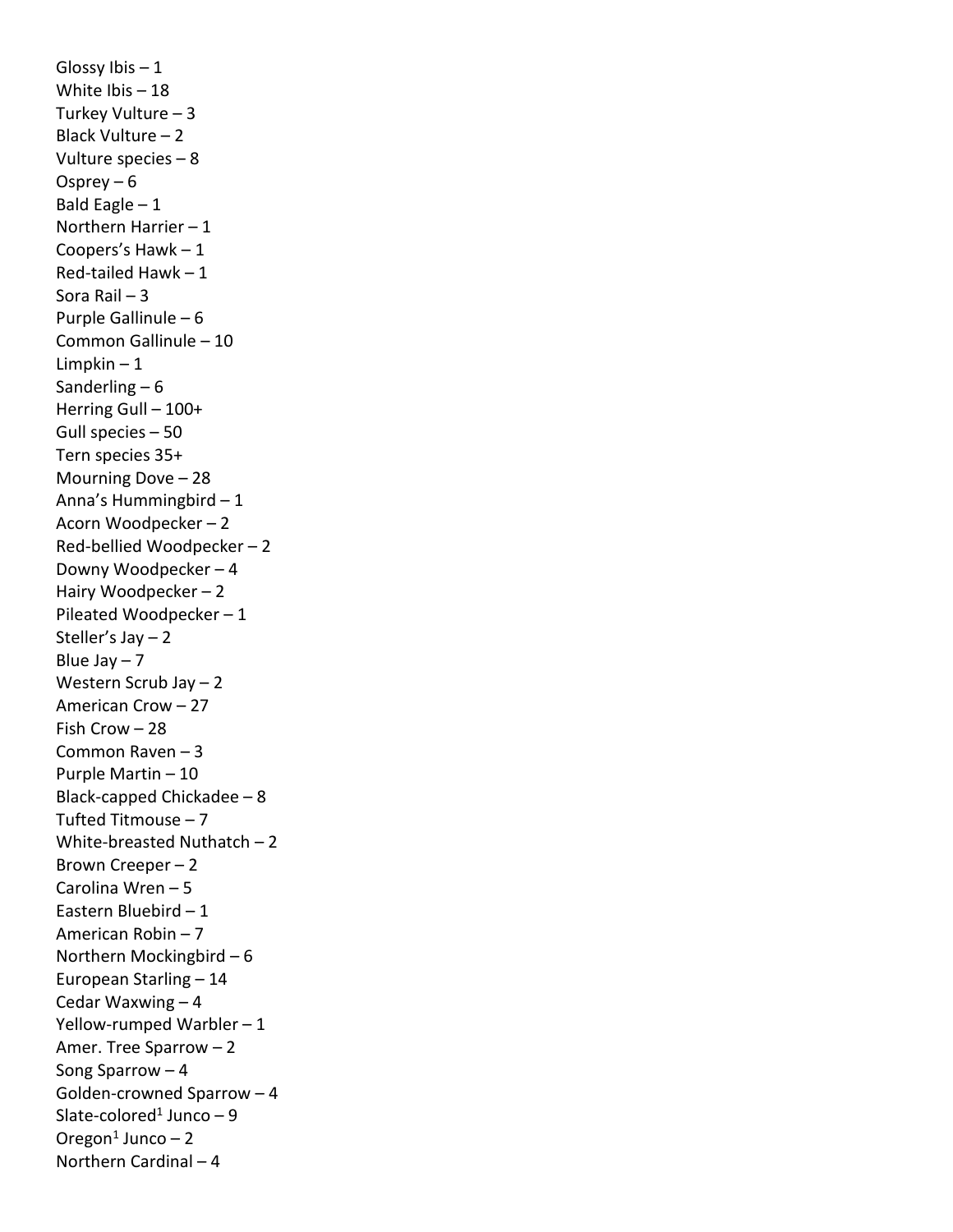Painted Bunting – 3 Red-winged Blackbird – 40 Yellow-headed Blackbirds – 1 Common Grackle – 50 Boat-tailed Grackle – 22 Brown-headed Cowbird – 31 House Finch – 2 American Goldfinch – 2 House Sparrow – 10

And, 1 medium alligator.

**Amy Keeler** – in Naples Florida 78 degrees: 2 Mottled Duck, 3 Osprey, 18 [Brown?] Pelican, 6 House Sparrow, 8 Vulture, 1 Cardinal (m), 4 Starling, 26 Mourning Dove, 6 Mockingbird, 12 Boat tail Grackle, 1 Great Blue Heron, 13 White Ibis, 1Great Egret, 6 Snowy Egret, 4 Anhinga, 28 Fish Crow, 4 American Crow, 1 Northern Harrier, 4 Turkey, 6 Sanderling, 35 + Terns (gull billed terns?)

**Cathy Joyce & Nigel Grindley** We have 2 bird counts from today, one from around the yard and the other from our walk from Dorries to South West Point seeking seals.

1) Home turf: Canada Goose – 2, Northern Harrier – 1, Mourning Dove – 4, Red-bellied Woodpecker – 1, Blue Jay - 3, Chickadee – 3, Song Sparrow – 2, White-throated Sparrow – 3, Northern Cardinal – 10, Red-winged Blackbird – 9, Common Grackle – 3, House Finch – 6, House Sparrow – 3.

2) Seal walk: Seals – 0, American Wigeon – 12, Common Eider – 1, Bufflehead – 21, Common Goldeneye – 28, Red-breasted Merganser – 17, Common Loon – 13, Horned Grebe – 2, Great Cormorant – 1, Killdeer – 5, Herring Gull - 100+, Greater Black-backed Gull – 6, Song Sparrow - 3 (from shore), Yellow-rumped Warbler (aka Myrtle Warbler) - 1 (on stroll back home from South West Point). A great day (despite no seals)!

**Corrie Heinz** (Coordinated with time out for island-wide seal count). Birds: ~ Gulls establishing territories at north light refuge - Of the 300 plus gulls 95% were Greater black backs. 22 Herring gulls. Lots of shorebird tracks / maybe some 'early tattooing … but prob sanderling working the beach at high tide?  $\sim$  On the drive back to west beach around 1:30 - female snowy at Mitchell farm sitting on wall ~ Walking towards Beane - More gulls. More evenly distributed - 1/2 herring 1/2 GRBB, tons of loons - I thought I could key out but didn't take enough time. I would definitely say at least 2 species - there were a few that looked soooo much bigger…. Multiple rafts of bufflehead- 10 to 20 per raft. Mergansers .. 1 female northern harrier by Skippers Island, 30 +\- sanderling 10 black bellied plovers, 14 crows Great Blue herons multiple locations around the island. At least 6 sighting *Last week: Snowy male at NL (Friday, 3/11 ), Female snowy west beach (Saturday, 3/12), Sunday (3/13) morning red tail hawk at my house*. [I did the best I can with numbers in BI list (\*\* = Corrie H report in BI list) – in all cases I went with conservative (minimum) numbers; I did not include sightings of previous week in the list, but happy to have the record of them included here. - KG]

**Crazy-as-a-Coot Bird Walkers** Spring House Hotel loop: shore/RoseFarm/Spring House & Environs, Washington, Rhode Island, US. Mar 15, 2022 8:00 AM - 9:30 AM. Protocol: Traveling 1.0 mile(s). Checklist Comments: 41F to start, light-moderate SW wind. Start at Spring House Hotel driveway to shore to Rose Farm via dirt road back to Spring House back field along edge of Animal Farm to Pat Campbell house. Participants: Susan Matheke, Deb Martin, Joanne Warfel, Cathy Joyce, Nigel Grindley, Heather Hatfield, Socha Cohen, Judy Gray, Kim Bubko, Molly Fitzpatrick, Mena Hautau, & Kim G. 24 species: Canada Goose 27, Mallard 4, Common Eider 2, Black Scoter 4, Common Goldeneye 35, Redbreasted Merganser 6, Ring-necked Pheasant 1, Rock Pigeon (Feral Pigeon) 6, Mourning Dove 4, Herring Gull 5, Great Black-backed Gull 6, Common Loon 1, Great Cormorant 11, Blue Jay 1, American Crow 4, Fish Crow 6, Carolina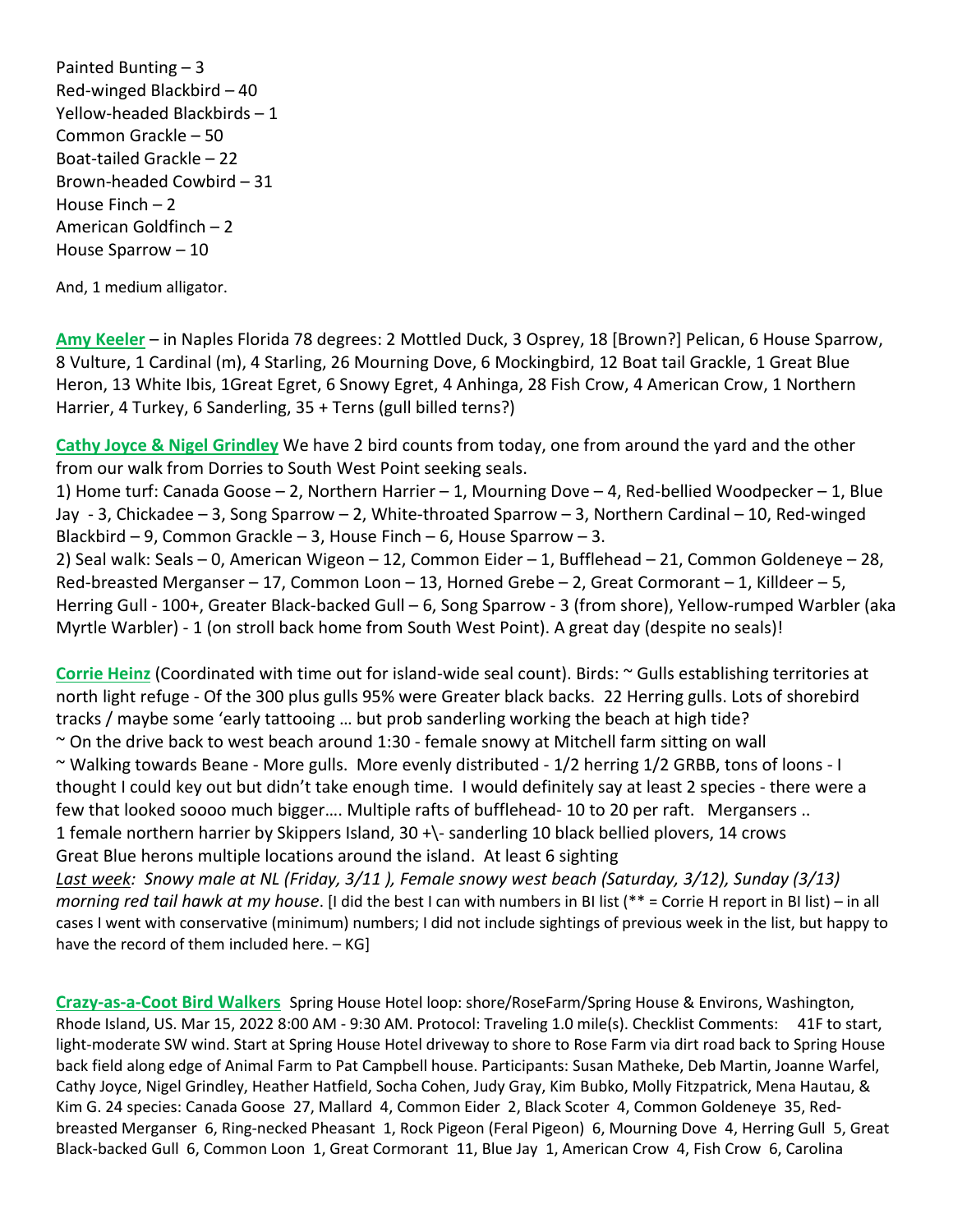Wren 3, European Starling 30, Northern Mockingbird 1, American Robin 75, House Sparrow 4, Song Sparrow 12, Redwinged Blackbird 130, Common Grackle 7.

**Curt Milton** 3/15 I didn't get out today. Too much else going on. Next time! 3/16 Gave the [Anna's] hummer a look earlier. She's still on her nest.

**Dan Kasuba** – Greetings Kim, and all of the other bird watchers ! On 3/15 I spent the morning at Sarasota Audubon / celery fields from 9am-10;30 AM with the following sightings: 6 purple galinules, 3 painted buntings, 1 Eastern bluebird, 1 glossy ibis, 5 American white pelicans, 1 yellow headed blackbird,1 red tailed hawk, 1 least bittern and 3 soras seen by others on platform around me, many common galinules, brown headed cowbirds, red winged blackbirds, boat tailed grackles and purple martins. Also 3 blue winged teal and 3 little blue herons, And one medium sized alligator! Additional sightings at Red Bug Slough in Sarasota [ 3-4 PM] included: 1 limpkin, 4 wood ducks, 3 mallards, 3 ospreys, 2 anhingas and 5 white ibises. Thanks as always and enjoy!!

**Kim Gaffett** – Going-about-my-day: Loop walk from Dories Cove to Gracies Cove – Common Golden-eye 15+, Common Eider 2, Herring Gull 20, GBBG 8, C. Loon 8, Red-breasted Merg. 6, Marsh Hawk 1, Carolina Wren 3, Canada G. 8, . Home feeders to town walk – Sharp-shinned Hawk 1, Mallards 20, Canada G 12, House Finch 4, A Goldfinch 5, N. Cardinal 2, BC Chickadee 1, Blue Jay 2, Song Sp. 2, Mourning Dove 2, A. Crow 3, Fish Crow 5.

**Lauren Miller-Donnelly** – On the 15th I stopped by Simmons Mills (which I believe is in **Little Compton**), in the morning to listen for birds, it was the regular assemblage of winter birds, however I was greeted by TWO Brown Creepers which is super cool. Turkey Vulture 3, Downy Woodpecker 1, Blue Jay 2, Black-capped Chickadee 6, Tufted Titmouse 3, **Brown Creeper 2**, Carolina Wren 2, American Robin 1, House Finch 2, American Goldfinch 2, Song Sparrow 1, Brown-headed Cowbird 1. Later that day a bunch of us visited a statemanagement area on Lake Road in **Tiverton** and I got a few additional species including a Coopers Hawk at the last possible moment. & I'm wracking up a pretty hefty Newport County list this year! [Cool!] **Cooper's Hawk 1,** Red-bellied Woodpecker 2, Downy Woodpecker 1, Black-capped Chickadee 1, Tufted Titmouse 1, Whitebreasted Nuthatch 1, Carolina Wren 1, American Robin 2. Lots of Phoebe reports coming in from Bristol County, I'm waiting for mine! I also had an Osprey over Market Basket in New Bedford on the 13th and my birder friends were curious about the legitimacy of the sighting. However, since then many reports have been filing in for our region. Hope your Phoebes arrives soon, as well. Sincerely, Lauren

**Penny Lapham** – Around the house Roseburg Oregon: 4 Wood Ducks, 1 American Robin, 5 Canada Geese, 2 Mallards, 2 Dark-eyed Junco (Oregon Race?), 2 Common Ravens, 5 Ring-necked Ducks, 1 Double-crested Cormorant, 2 Black Vultures, 1 Black-capped Chickadee, 2 Acorn Woodpeckers, 2 Western Scrub Jays, 1 Steller's Jay, 4 Cedar Waxwings, 1 Common Merganser, 4 Golden-crowned Sparrows (Once again the Merganser had a fish and this time was chased by a Cormorant. Merganser 1 Cormorant 0.)

**Susan Matheke** – Hi Kim, I listed only the birds from my out and about with the horses that we did not see - I think- on the Coot Walk. 3 Killdeer, 1 Northern harrier with mouse in its talons, 3 Mourning Doves, 2 male pheasants circling each other. Male and Female Cardinal. Best, Susan M.

**Tim Mooney** –Thanks Kim! I just lose track of which Tuesday to look for birds. I should do it every week! It's great timing because I saw a Pileated Woodpecker by just looking out the window, for the first time ever. I saw one in the neighborhood around this time, I think, last year. But that was a quarter-mile or more down the road. This bird was in a yard two houses over from us, and there was no mistaking it as it went right up the trunk of an oak tree. The local crows were not pleased and didn't quite dive-bomb it, but close.

 Yesterday [3/15], I was at Indian Lake in South Kingstown for bit. I looked and looked for an Osprey, but not yet. From there, I went over to the Great Swamp Management Area. No birds stood out to me (still no Ospreys), but I did hear wood frogs calling as soon as I got out of the car. That was fantastic. A little ways in, I ran into DEM herpetologist Scott Buchanan, who pointed out a spotted turtle. Painted turtles weren't out yet.